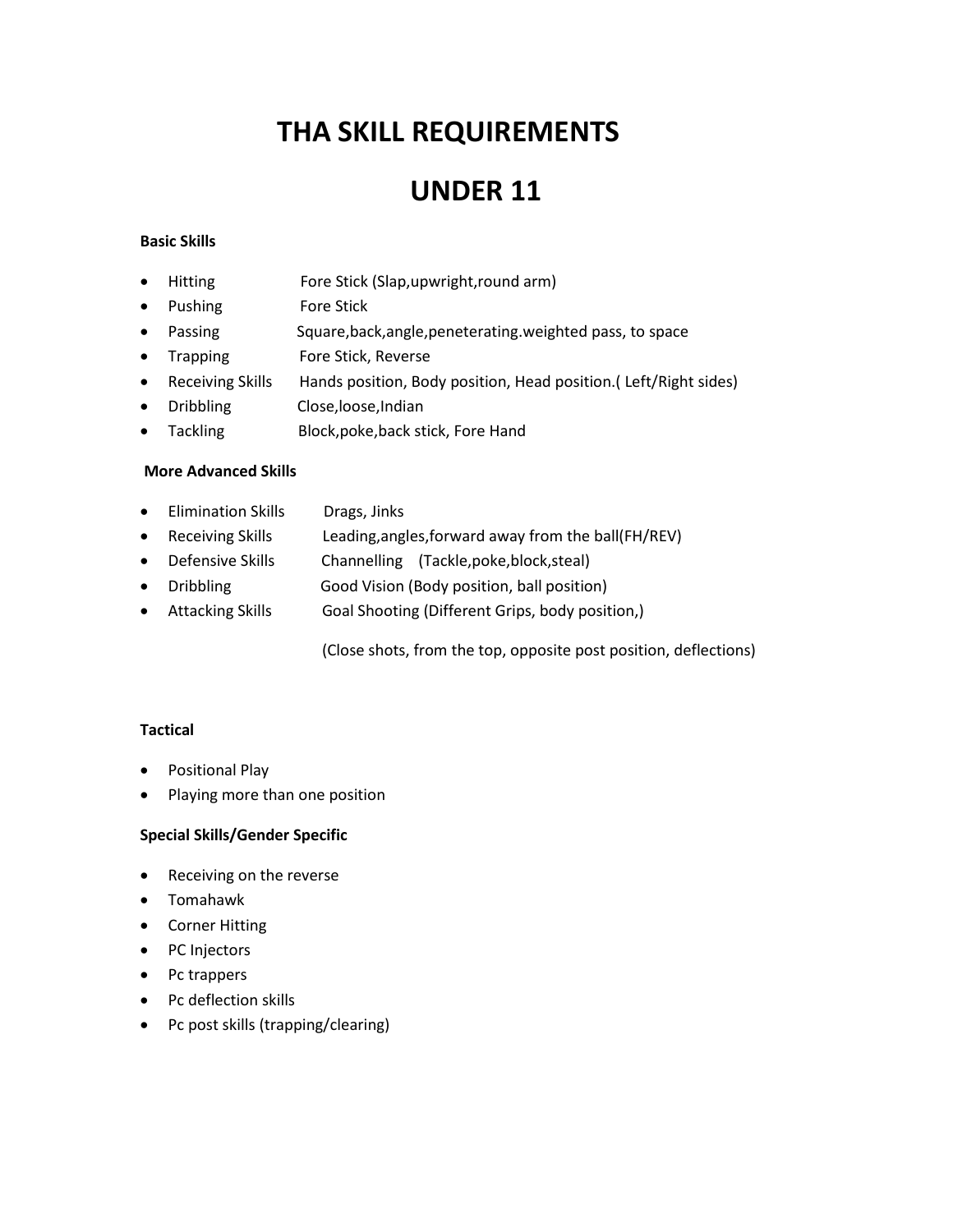# **GOAL KEEPING**

#### **Equipment**

Must use all protective equipment

#### **Positioning**

- Basic Stance, set position, balance
- Goal Awareness,arc,angles
- Body Position angle in relation to shot being taken

#### **Skills**

- Single Leg Block
- Double Leg Block
- Instep Saves, both feet
- Clearances (Stick, Toe kick, Instep both feet,Aerial,hands both sides)
- Closing down a player (If advanced enough)

#### **Specialist**

- PC Drop,
- Defending Strokes (Cues to look for)
- Defending 1v1 situations
- Communication (By tone of voice) (Non urgent to Urgent to Danger)

### **Tactical**

- Understanding PC defensive structures ( 1-3,2v2)
- Players positions and responsibilities with in that structure
- Understanding the team playing structure
- Understanding defensive players roles